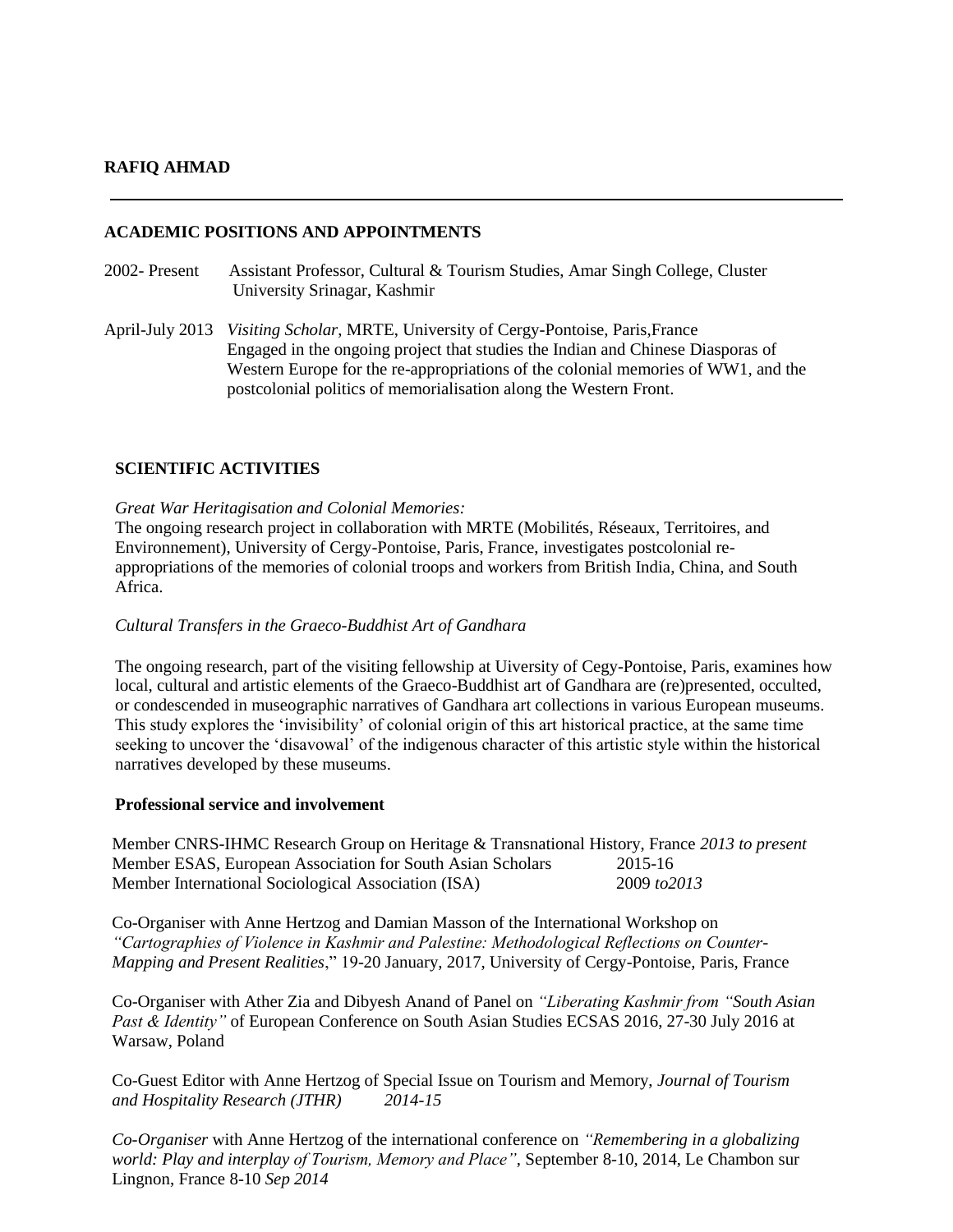Co-editor with Anne Hertzog and Tom Selwyn of the edited volume (under internal review), *"Tourism, Memory, Place, and Identity"* under a new series from Berghahn Books, *Articulating Journeys: Festivals, Memorials, and Homecoming.*

## **Other**

| Peer Reviewer, Annals of Tourism Research (Elsevier international journal) | 2010 to present |
|----------------------------------------------------------------------------|-----------------|
| Peer Reviewer, Tourism Management (Elsevier international journal)         | 2010 to present |

# **RESEARCH PUBLICATIONS**

#### *Peer-Reviewed Journal Articles*

**Ahmad, Rafiq** & **Hertzog, Anne.** 2018. "New Itineraries of the Great War and 'Rise of the Local.'*Memory Studies* 1-17, July 2018.

**Ahmad, Rafiq***.* 2017. "Power Struggles within and between Organizations in Tourism Business: A Bourdiesean Approach to Organizational Analysis", *Tourism, Culture & Communication,* 17(1), 47- 59.

**Ahmad, Rafiq** & **Hertzog, Anne.** 2016. "Tourism, Memory, and Place in a Globalising World," Special Issue on Memory, Tourism and Place in a Globalizing World, *Tourism and Hospitality Research*, 16(3), 201-205.

**Ahmad, Rafiq**, 2014. "Habitus, Capital and Patterns of Taste in Tourism Consumption: a "tudy of Western Tourism Consumers in India", *Journal of Hospitality and Tourism Research,38 (4), 487-505,*  DOI: 10.1177/1096348012461550.

**Ahmad, Rafiq***,* 2013. *"*Working with Pierre Bourdieu in the tourism field: making a case for 'third world' tourism", *Cultural Studies,* 27(4), 519-539, DOI:10.1080/09502386.2012.707222.

**Ahmad, Rafiq**, 2011. "Orientalist imaginaries of travels in Kashmir: Western representations of the place and people". *Journal of Tourism and Cultural Change*, 9:3, 167-182.

#### *Journal Papers under Peer Review*

2016, **Ahmad Rafiq**. 'Revisiting 'Kashmir Archive': Understanding Kashmir-making from the Material Cultural Transfers Perspective," submitted to *The Journal of Interdisciplinary History.*

# **PAPERS PRESENTED IN INTERNATIONAL CONFERENCES**

2017: "Remembering for an Anti-Colonialist Future in Europe: The Indian and Chinese Diasporas in Western Europe and World War One Memories," paper presented in the international conference of French Colonial History Society, 15-17 June, 2017 in Aix-en-Provence, France.

2017: "Missing maps of political violence in Srinagar: Mapping the ambiances of Viscerality of Occupation and Resistance," paper presented in the international workshop on "Cartographies of Violence in Kashmir and Palestine: Methodological Reflections on Counter-Mapping in Present Realities," 19- 20 January, 2017, University of Cergy-Pontoise, Paris, France.

2016: "Hegel's Torn Socks: From "Sentiment to Assertion Within The Constitution Of Kashmiri Subjectivity,"Paper presented in the Round Table on "Ham Kya Chahte:Azadi!:Exploring the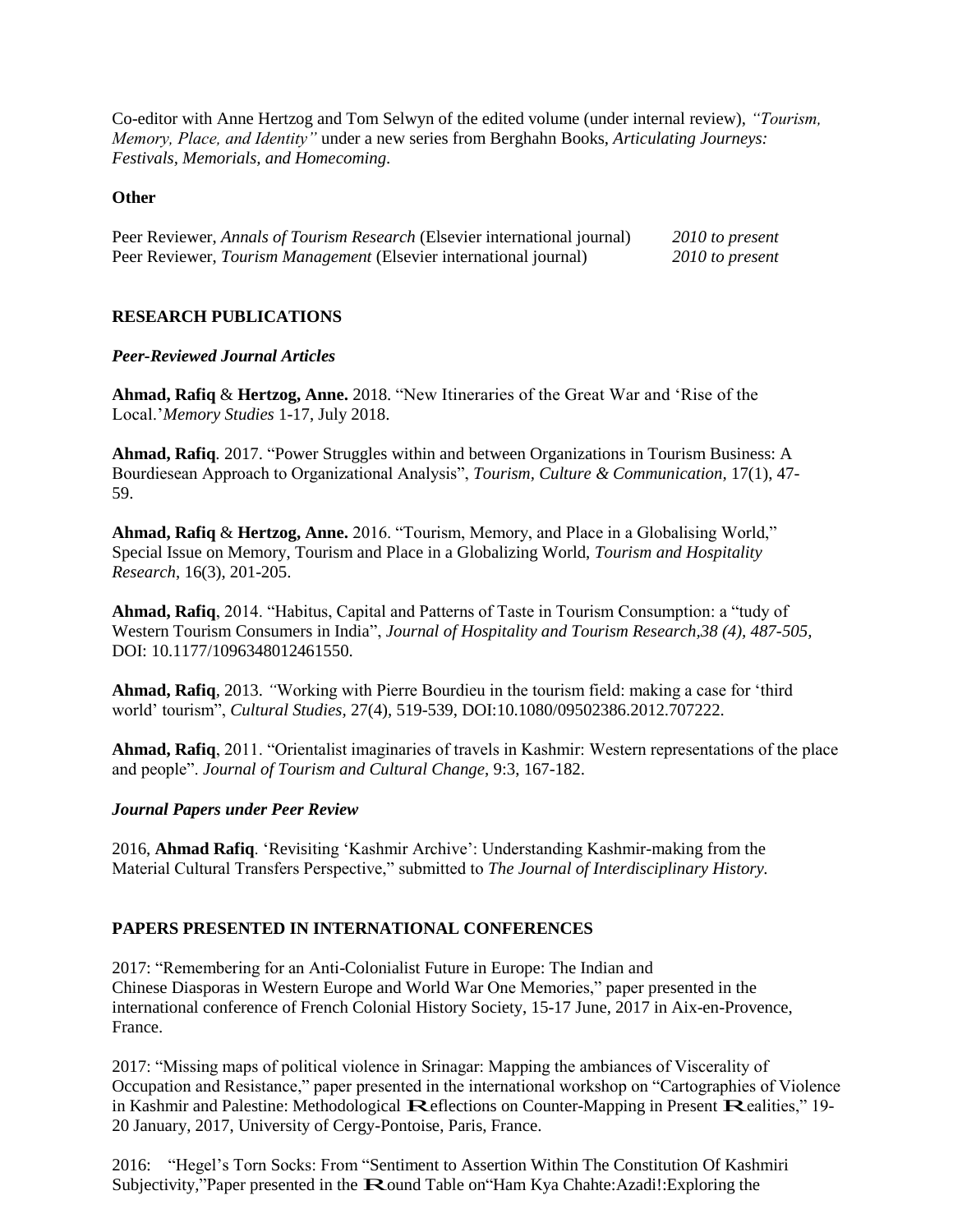articulations and reformulations of "Azadi" in Kashmir," Annual Conference on South Asia, University of Wisconsin, Madison, 20-24 October,2016.

2016: "The roots of violence in the "Kashmir archive": Moving 'on' to the routes of material cultural transfers." Paper presented at the 2016 European Conference on South Asian Studies, 27-30 July, 2016 Warsaw,Poland.`

2015: "In Search of Lost Objects: An ethnographer-tourist at home, abroad, and back",presented at the international seminar on "Mémoires et usages publics du passé: Tourisme et Mémoire", held at Institute of Sciences Po, CNRS, Paris, France, 13 February,2015

2014: "The postcolonial "Responses to Colonial Memories of World War I:A Case for Chinese and Indian Diasporas in Western Europe", presented with Anne Hertzog at The Legacy of World War I: An Interdisciplinary Conference, at Chestnut Hill College in Philadelphia, PA, USA, 14-15 November,2014

2014: "Tourism, Nostalgia for 'Kashmir', and the "Rupture in the Image: Reflections on Subaltern 'Resilience," presented at the international conference, *Remembering in a Globalizing World: Play and InterplayofTourism,Memory,andPlace*,8-10September,2014,atLeChambonsurLignon,France

2014: "Re-evaluating, from a transnational perspective, the comparative appropriations of the exhibitions on the art of Gandhara from Asia Society (USA), British Museum (UK) and Guimet Museum France)"; presented at the CN'"-IHMC atelier III,"Passeurs, intermédiaires: qui sont-ils ? que font-ils précisément", held at ENS", Paris, 07 March 2014.

2013: "Tourism and making of the 'neocolonial' anthropos". Presented at the "School of Oriental and African Studies (SOAS), University of London, *Critical Tourism Studies international conference*, held at Sarajevo, Bosnia and Herzegovina, 25-28 June 2013.

2013: "The politics of sustainability in urban development: an elitist vision of "Srinagar as a green, heritage city in Kashmir". Presented at the international symposium Geography for Sustainable Development, Timisora, Romania, 17-18 May, 2013.

2013: "Promoting heritage tourism, erasing heritage along the historic *Mughal* Route in Jammu and Kashmir: The *ambivalence* within *camouflage,"* presented at the Visiting Pasts, Developing Futures - International Conference, Taipei, Taiwan, 5 – 9 April 2013.

2012: "From a tributary to a mobile culture to an enclave culture: (Im)mobilities of place, people and culture along Line of Control (LoC) in Dardistan, Kashmir". Presented at the *Moving boundaries in mobilities research*, international conference by the University of Cagliari in collaboration with the Cosmobilities Network, Sardinia, Italy, 5-7 July 2012.

2012: "Re-inventing *tradition*, restoring *history* in Kashmir: Reclaiming the touristic *paradise* from its people," presented at the *Regimes of Value in Tourism: Concepts, Politics and Practices*, TOCOCU 2nd Biannual Conference, "ion, "Switzerland, 2‐4 July2012.

2012: "Tourism education and transformative social justice learning: Voices from Kashmir". Presented at the TEFI-6 international conference on *Transformational Leadership for Tourism Education*, Bocconi University, Milan, Italy, 28-30 June, 2012.

2012: "Sites of Nostalgia and Nostalgia of "Sites: Between conquering and shattering of the touristic *paradise* of Kashmir". International Colloquium,*Tourist and Cultural Itineraries: From Memory to Development*, June 13th to 15th, 2012, Québec, Canada